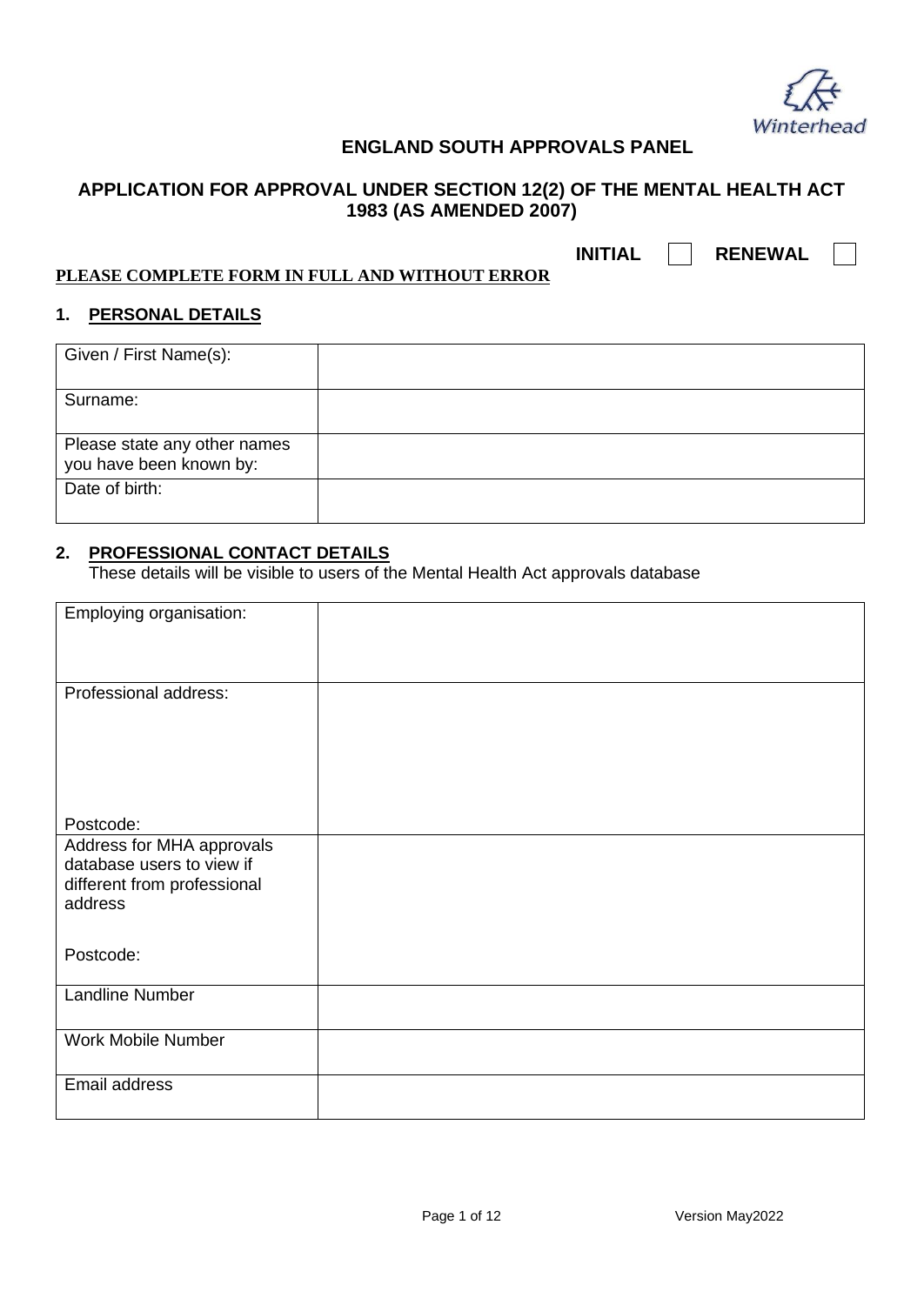| number and email (NOT visible<br>to approvals database users): |  |
|----------------------------------------------------------------|--|
|----------------------------------------------------------------|--|

# **3. PRESENT APPOINTMENT**

| Role:                | Specialty:                  |
|----------------------|-----------------------------|
|                      |                             |
|                      |                             |
|                      |                             |
| Date of Appointment: | Date of End of Appointment: |
|                      |                             |

Locum  $\Box$  Substantive  $\Box$  Retired  $\Box$  Independent  $\Box$  Fixed Term Contract  $\Box$  Training  $\Box$ 

Are you working through a Locum Agency? Yes  $\Box$  No  $\Box$  If Yes, please provide agency details in box below:

| Agency name:           |  |
|------------------------|--|
| Agency address:        |  |
|                        |  |
| Postcode:              |  |
| Telephone number(s):   |  |
| <b>Email: Required</b> |  |

### **4. PERSONAL CONTACT DETAILS**

This personal information is for **administrators use only** and will not be made public on the Mental Health Act approvals database.

| Home address:                               |  |
|---------------------------------------------|--|
| Postcode:                                   |  |
| Home landline:                              |  |
| Personal mobile:                            |  |
| Personal email address:<br><b>Required:</b> |  |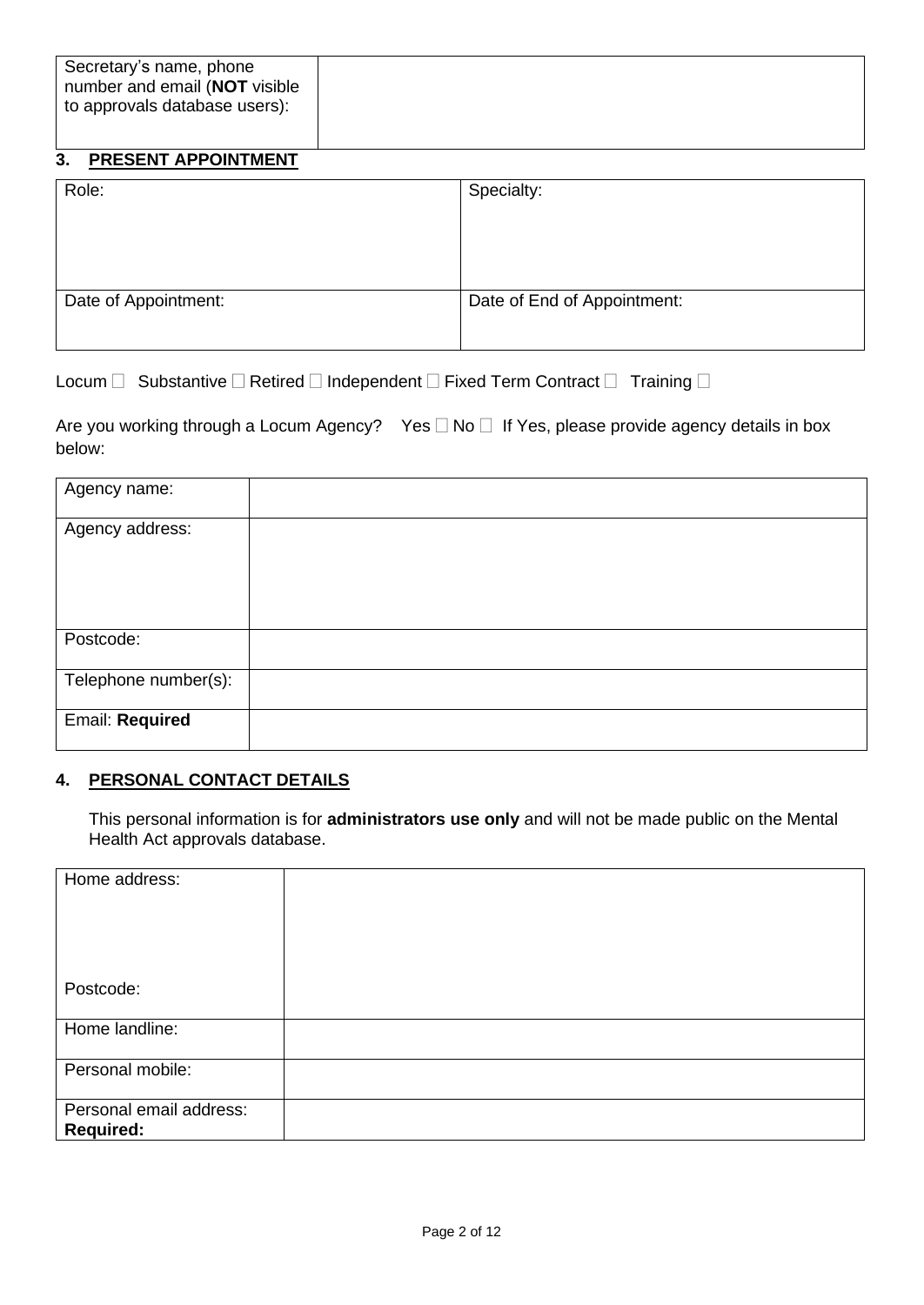### **5. AVAILABILITY**

These details will be visible to users of the Mental Health Act approvals database. Please clearly indicate in the relevant box.

| Regular working hours: |  | $\mathsf{Yes} \ \Box \ \mathsf{No} \ \Box \ \ \mathsf{Out} \ \mathsf{of} \ \mathsf{hours} \ \mathsf{(evening/weekend):} \ \mathsf{Yes} \ \Box$ | No <sub>1</sub> |
|------------------------|--|------------------------------------------------------------------------------------------------------------------------------------------------|-----------------|
|                        |  |                                                                                                                                                |                 |

## **Fee Paying Work Availability:**

| Start<br>Time: |     | End   |      |     |     |     |  |
|----------------|-----|-------|------|-----|-----|-----|--|
|                |     | Time: |      |     |     |     |  |
|                |     |       |      |     |     |     |  |
|                |     |       |      |     |     |     |  |
|                |     |       |      |     |     |     |  |
| Mon            | Tue | Wed   | Thur | Fri | Sat | Sun |  |
|                |     |       |      |     |     |     |  |
|                |     |       |      |     |     |     |  |
|                |     |       |      |     |     |     |  |

| <b>INC</b><br>$\sim$<br>__ | . .<br>IVI.<br><b>INC</b><br>,,,,<br>. |  |
|----------------------------|----------------------------------------|--|
|                            |                                        |  |

## **6. LANGUAGES SPOKEN**

Please list below:

## **The information below is not visible to users of the Mental Health Act approvals database**

# **7. SECTION 12(2) APPROVAL**

| Is this your first application for approval?                                                                                                                                                              | Yes [            | No <sub>1</sub> |
|-----------------------------------------------------------------------------------------------------------------------------------------------------------------------------------------------------------|------------------|-----------------|
| Have you ever been refused approval by another Panel, if so, by which Panel and<br>why?                                                                                                                   | Yes <sub>1</sub> | No <sub>1</sub> |
| Applicants should refer to the Instructions in relation to Section 12 Doctors 2015 and review the Schedule<br>of Professional Requirements on page 7 and indicate which criteria they are applying under. |                  |                 |
| $3.1 \square$ $3.2 \square$ $3.3 \square$ $3.4 \square$ $3.5 \square$<br>INITIAL APPLICATIONS: I wish to apply under criteria                                                                             |                  |                 |
| RENEWAL APPLICATIONS: $\Box$ (go to section 8)                                                                                                                                                            |                  |                 |

For doctors applying under criteria 3.3, 3.4 and 3.5 for **initial** applications, please confirm the name(s) of the Medical AC / Section 12(2) doctor(s) who will supervise two MHA Assessments. They will need to give assurance that these MHA assessments were satisfactory and competency was demonstrated.

Name(s) of Section 12(2) doctors(s) supervising MHA Assessments. Please note the assessments must be supervised by *"a person who was approved at that time to act as a Section 12(2) doctor and a member of the Royal College of Psychiatrists and/or on the Specialist Register as a specialist in psychiatry."*

| Second Assessment Supervisor's Name:<br>First Assessment Supervisor's Name: |  |
|-----------------------------------------------------------------------------|--|
|-----------------------------------------------------------------------------|--|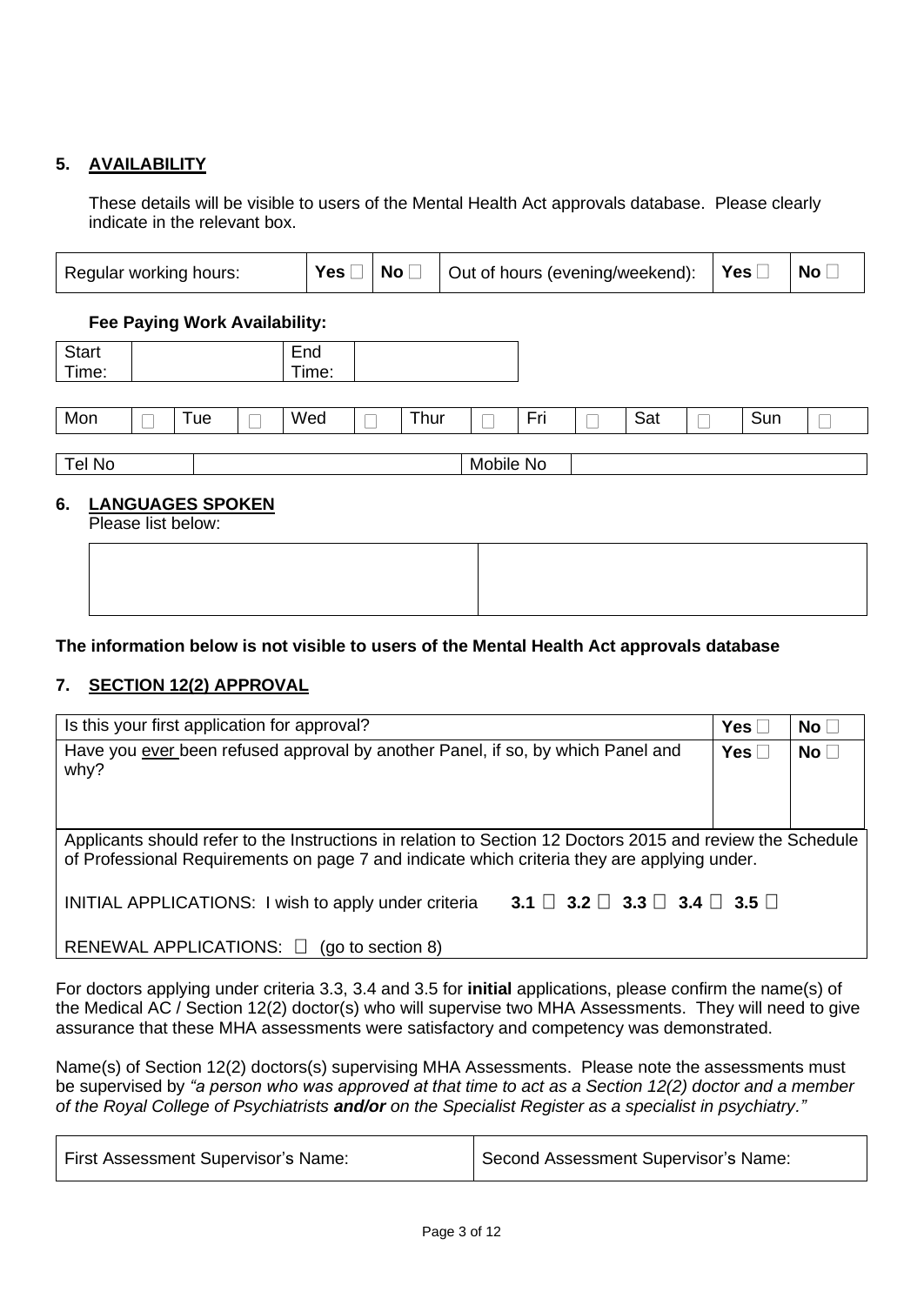**I** enclose two completed Supervised Assessment forms **Yes NoD Yes NoD** 

## **8. RENEWAL**

| Previous approving Panel (if applicable) | <b>Expiry Date:</b> |
|------------------------------------------|---------------------|
|                                          |                     |

For doctors applying for renewal, the Panel must be satisfied that the applicant has provided satisfactory evidence of ongoing involvement in the diagnosis or treatment of mental disorder, by undertaking at least one or more of the following activities in the 12 month period preceding the date of the application:

| Acting as a medical member of the Health, Education and Social Care Chamber of<br>the First-tier Tribunal or the Mental Health Review Tribunal for Wales                                                                                                                                    |            | No <sub>1</sub> |
|---------------------------------------------------------------------------------------------------------------------------------------------------------------------------------------------------------------------------------------------------------------------------------------------|------------|-----------------|
| Assessments as a SOAD for the Care Quality Commission or the Healthcare<br>Inspectorate Wales                                                                                                                                                                                               | $Yes \Box$ | No <sub>1</sub> |
| Giving evidence to, or preparing reports or assessments for, a court for the purposes<br>of:<br>i)<br>Part 3 of the 1983 Act (patients concerned in criminal proceedings or<br>Yes <br>under sentence);<br>ii)<br>(e) The Mental Capacity Act 2005; or<br>iii)<br>(f) The Children Act 1989 |            | No <sub>1</sub> |
| At least two assessments under the 1983 Act                                                                                                                                                                                                                                                 |            | No <sub>1</sub> |
| Being employed in a clinical post and having a level of responsibility for the<br>diagnosis or treatment of mental disorder which the approving body considers to be<br>substantial.                                                                                                        |            | No <sub>1</sub> |

## **9. PROFESSIONAL HISTORY**

| GMC No:                                                                                               |       |                 |
|-------------------------------------------------------------------------------------------------------|-------|-----------------|
| Is your registration with conditions? (if yes provide details – use a separate sheet if<br>necessary) | Yes L | No <sub>1</sub> |

## **10. PROFESSIONAL QUALIFICATIONS**

| Qualification                                                                                | Date Attained |           |
|----------------------------------------------------------------------------------------------|---------------|-----------|
|                                                                                              |               |           |
|                                                                                              |               |           |
|                                                                                              |               |           |
| Have you applied to sit the CASC exam? If yes, please state month undertaking<br>examination | Yes $\Box$    | No $\Box$ |
| Do you hold full Membership with the Royal College of Psychiatrists?                         | Yes $\Box$    | No $\Box$ |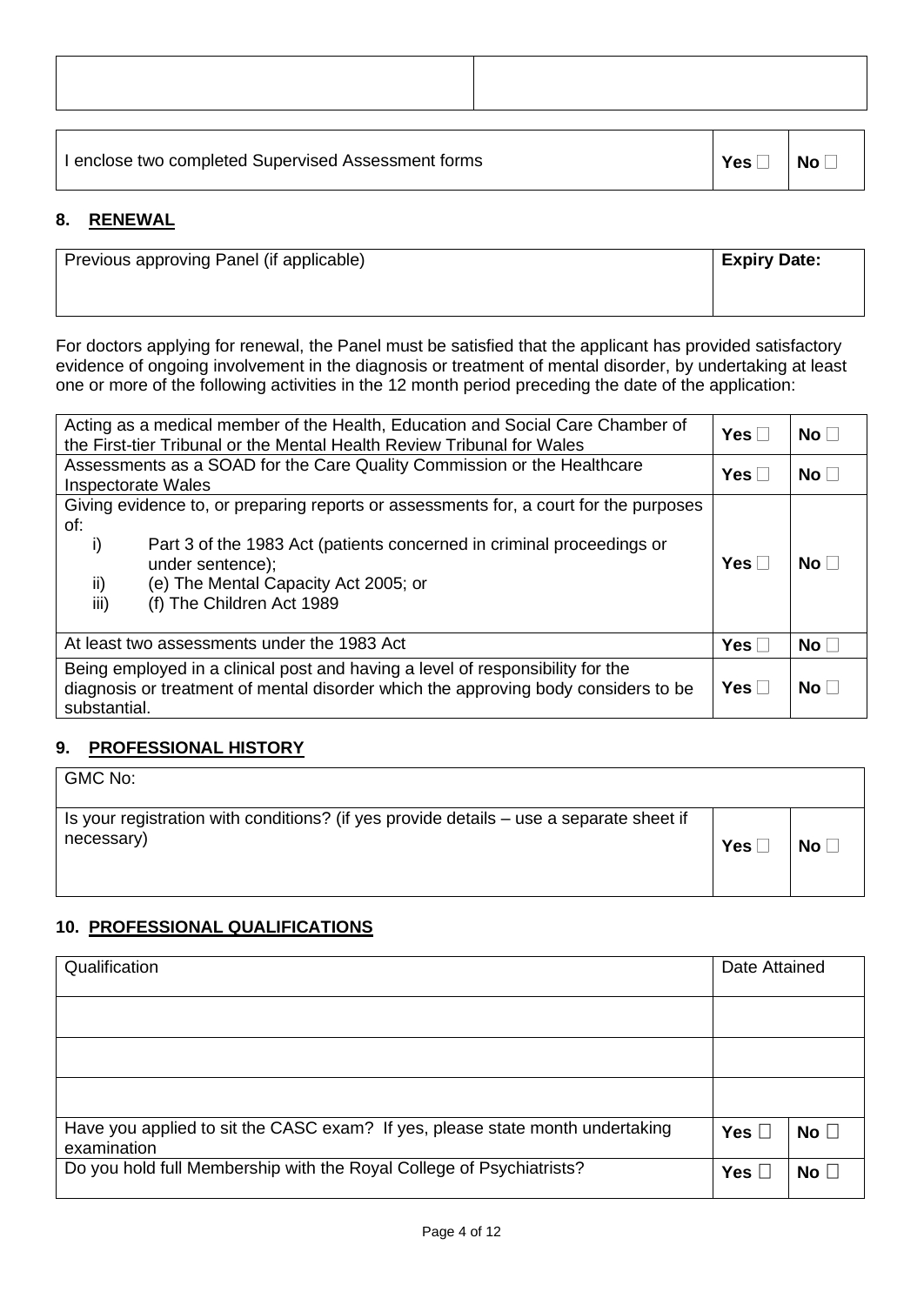| Do you hold Fellowship with the Royal College of Psychiatrists? |  | No $\square$ |
|-----------------------------------------------------------------|--|--------------|
| Royal College of Psychiatrists Membership Number                |  |              |

## **11. SECTION 12(2) TRAINING**

| Initial Approval - Have you attended an approved Section 12(2) Induction course<br>ratified by an Approvals Panel within the 12 month period immediately preceding the<br>date of this application? |  | Yes <sub>1</sub> | No <sub>1</sub> |
|-----------------------------------------------------------------------------------------------------------------------------------------------------------------------------------------------------|--|------------------|-----------------|
| Re-approval - Have you attended an approved Section 12(2) Refresher course<br>ratified by an Approvals Panel within the 12 month period immediately preceding the<br>date of your application?      |  | Yes              | No <sub>1</sub> |
| Have you booked on a course which is yet to take place? If so, please give details<br>below:                                                                                                        |  | Yes              | No <sub>1</sub> |
| <b>Course Provider</b>                                                                                                                                                                              |  |                  |                 |
| Place:                                                                                                                                                                                              |  |                  |                 |
| Date:                                                                                                                                                                                               |  |                  |                 |

(Please enclose a copy of your certificate. If you have yet to attend the training course, please send this once you receive it)

## **12. CONTINUING PROFESSIONAL REQUIREMENTS**

| Psychiatrists - Are you registered with the Royal College of Psychiatrists CPD<br>programme? If, so please supply a copy of your latest Certificate of Good Standing                                                              |                  | No $\Box$       |
|-----------------------------------------------------------------------------------------------------------------------------------------------------------------------------------------------------------------------------------|------------------|-----------------|
| If not, please confirm that you have completed a minimum of 50 hours professional<br>CPD over the last 12 months and duly completed the local CPD form and this has<br>been approved by your peer group.                          | Yes $\Gamma$     | No <sub>1</sub> |
| Training grade doctors please provide evidence of ARCP/RITA form                                                                                                                                                                  | Yes <sub>1</sub> | No <sub>1</sub> |
| GPs – please indicate if you are included on the GP performers list                                                                                                                                                               | Yes              | No <sub>1</sub> |
| For GPs who are currently not on the performers list and who have previously been<br>approved to act as a Section 12 doctor, include evidence of participation in an<br>annual appraisal process which is satisfactory to the GMC | Yes $\Box$       | No <sub>1</sub> |
| FMEs - please provide evidence of participation in an annual appraisal process and<br>evidence of completing continuing professional development appropriate for the role<br>of a Section 12(2) approved doctor.                  | Yes $\Box$       | No <sub>1</sub> |

## **13. DISCLOSURE AND BARRING SERVICE (FORMERLY CRB)**

If you are not employed by a person or organisation that is registered by the Care Quality Commission (under Chapter 2 of the Health and Social Care Act 2008) you will be required to provide a DBS certificate which is clearly dated. **Certificate required?** No □

## **14. CURRICLUM VITAE**

I enclose a full Curriculum Vitae **Yes**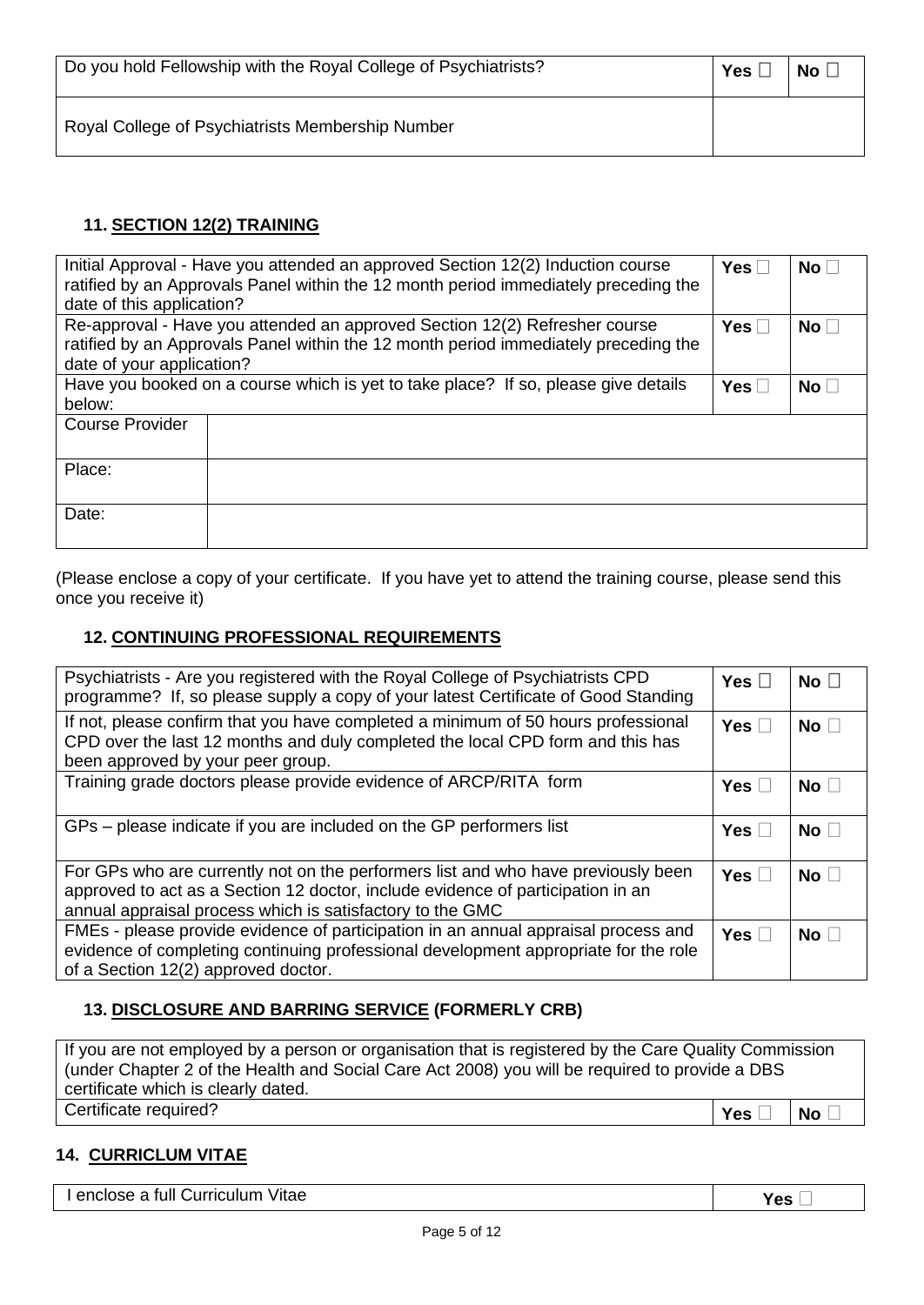### **15. REFERENCES**

Please supply the name, postal and e-mail address of two referees (one must have worked with you for a minimum of three months in the previous twelve months, and one must have known you for a minimum of three months in England or Wales. Referees must be able to comment on your understanding of and ability to implement the Mental Health Act (1983). England South Approvals Panel has set reference forms which will be sent to your referees.

One of the referees must be a Consultant Psychiatrist who is a Section 12(2) doctor and the other referee must be either: a Consultant Psychiatrist who is a Section 12(2) doctor; your current professional appraiser; an Approved Mental Health Professional with whom you have worked for a minimum of 3 months in the twelve months preceding the date of the application; or your current Medical Director or Clinical Director or equivalent.

#### **Referee 1**

• A Consultant Psychiatrist who is a Section 12(2) doctor  $\square$ 

| Name:                        |  |
|------------------------------|--|
| Role:                        |  |
| Contact address:             |  |
| Postcode:<br>Phone / mobile: |  |
| Email address Required       |  |

#### **Referee 2**

- An Approved Clinician  $\Box$
- A Consultant Psychiatrist who is a Section 12(2) doctor  $\square$
- Current professional appraiser $\Box$
- An Approved Mental Health Professional with whom the Section 12(2) applicant has worked for a minimum of 3 months in the twelve months preceding the date of the application  $\Box$
- Current Medical Director or Clinical Director or equivalent  $\Box$

| Name: |  |
|-------|--|
| Role: |  |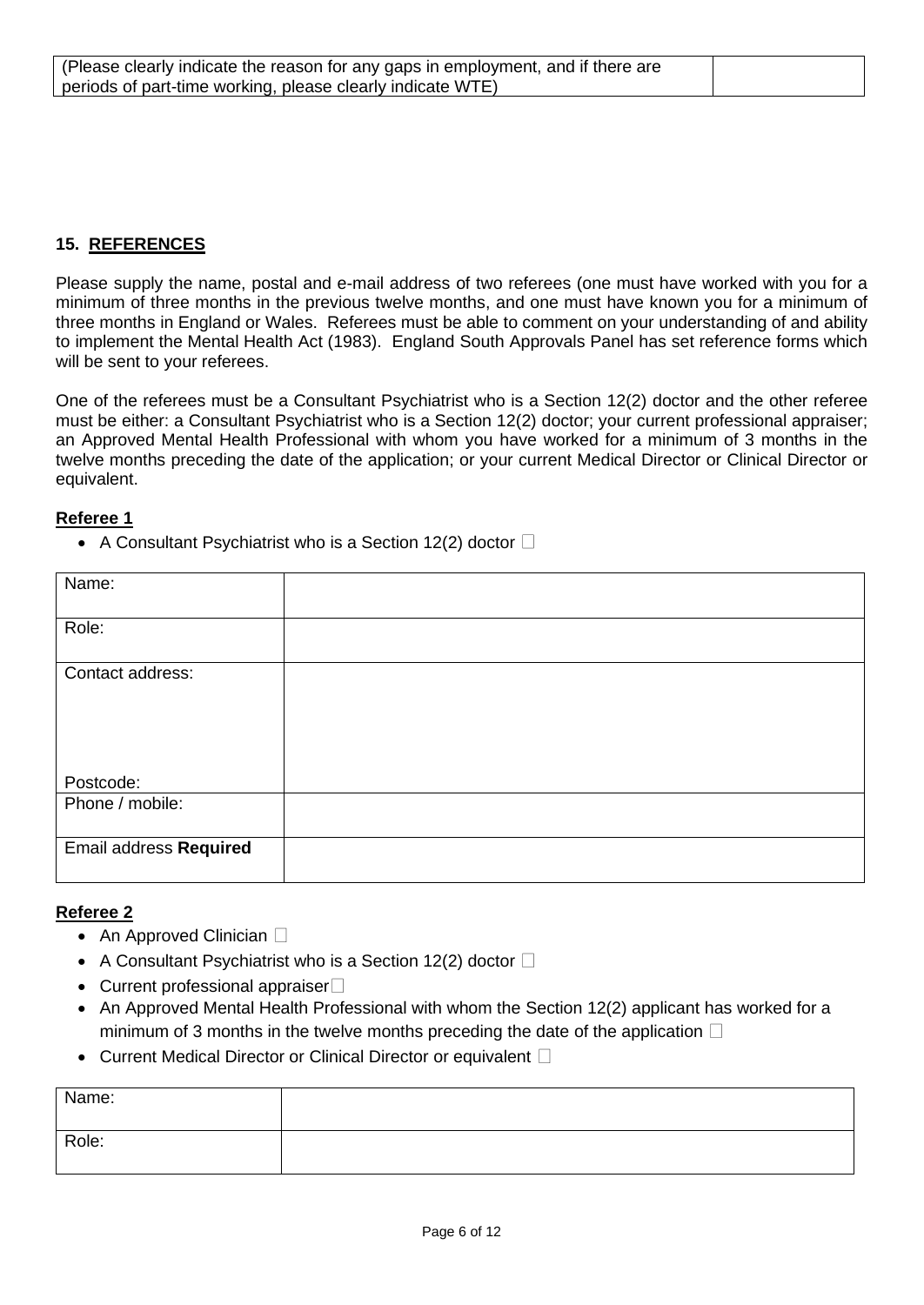| Contact address:        |  |
|-------------------------|--|
| Postcode:               |  |
| Phone / mobile:         |  |
| Email address: Required |  |

### **16. APPLICANTS DECLARATION**

I understand that if Section 12(2) status is granted, pursuant to this application, my name, employment address and telephone numbers, grade and re-approval date will be added to the Mental Health Act 1989 approvals database. The approvals database is maintained on behalf of the Secretary of State and is used by AMHPs, police, employers, CCGs, courts, prisons to ascertain that a clinician has the appropriate approval under the Mental Health Act. The Data Protection Act 2018 and General Data Protection Regulation apply. By entering this process my documents will be stored electronically and shared electronically with England South Approvals Panel for reasons set out in the accompanying Privacy Notice.

#### **I understand that Section 12 (2) Approval does not allow me to undertake any Approved Clinician/Responsible Clinician Powers**

**If you wish to undertake Approved Clinician/Responsible Clinician Powers, please contact the Approvals Office.**

#### **I declare the information I have given in this application is true and accurate.**

| SIGNATURE: |  | <b>DATE:</b> |  |
|------------|--|--------------|--|
|------------|--|--------------|--|

### **Please note that until all relevant evidence is provided, an application cannot be considered by the Panel**

. To be returned to:

| email office@winterhead.co.uk | If you have any enquiries, please telephone 01249<br>443931 or email office@winterhead.co.uk |
|-------------------------------|----------------------------------------------------------------------------------------------|
|                               | Please return application form and accompanying<br>document via email.                       |

### **Please check that you have included copies of the following documents with your application form:**

| <b>Item</b>                                                                                                           |                           |
|-----------------------------------------------------------------------------------------------------------------------|---------------------------|
| Application Form has been signed above                                                                                | To follow $\Box$<br>Yes ⊺ |
| <b>S12 Course Certificate (Introductory/Refresher whichever relevant), or course</b><br>booking confirmation          | To follow $\Box$<br>Yes ⊓ |
| CPD Certificate or equivalent (eg ARCP Outcome Form for CT3 and STs, or CPD<br>Activity Log if not RC CPD Registered) | To follow $\Box$<br>Yes⊺  |
| Enhanced DBS If working as an Independent Clinician                                                                   | To follow $\Box$<br>Yes ⊓ |
| Passport Size Photograph - Head and Shoulders only                                                                    | To follow $\Box$<br>Yes⊺  |
| I CV                                                                                                                  | To follow $\Box$<br>Yes⊺  |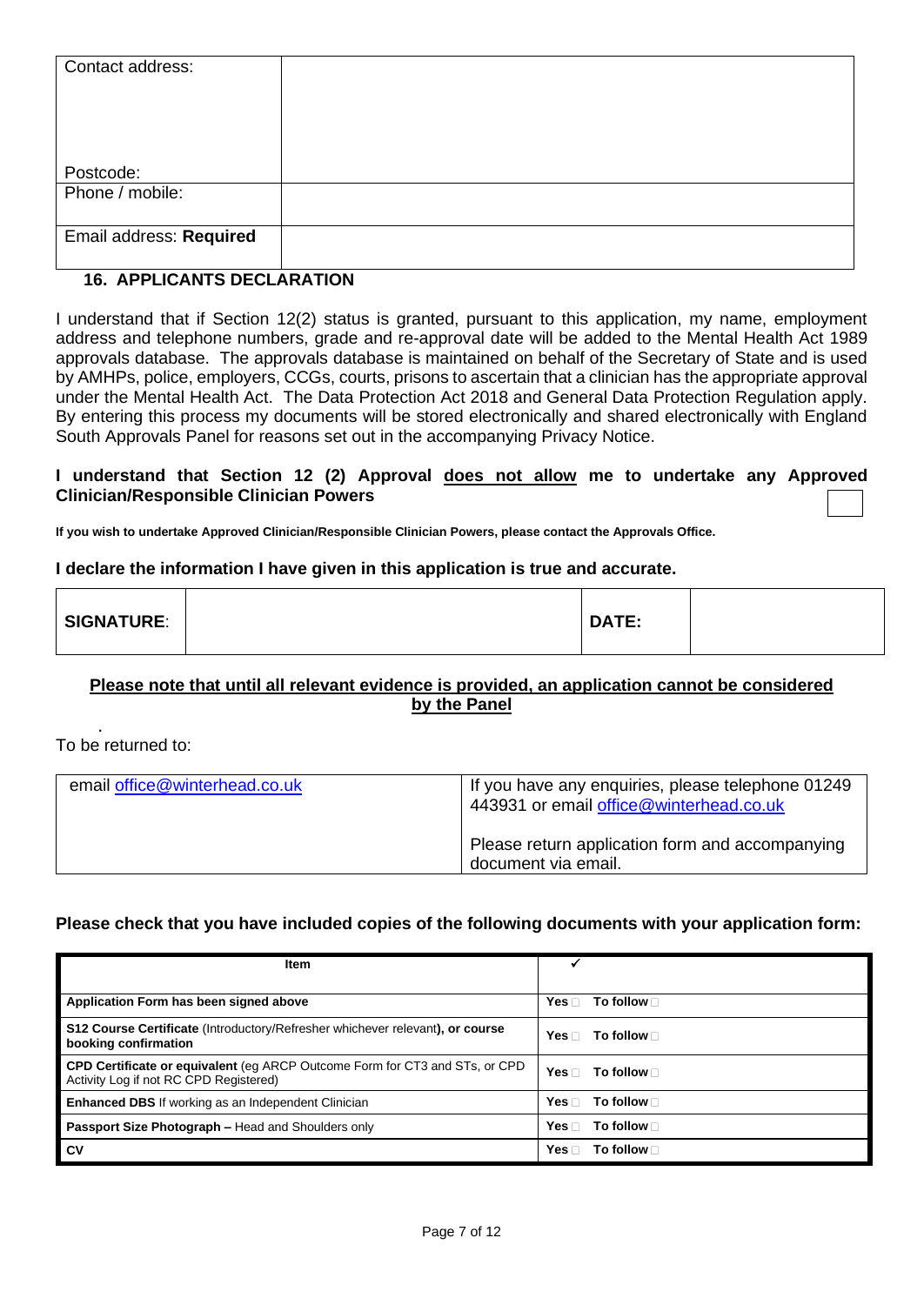### **Please note that until all relevant evidence is provided, an application cannot be considered for approval by the Panel and applications can only remain "live" for a maximum of 6 months from receipt.**

Mental Health Act Register Database **NHS**

## **PRIVACY NOTICE**

This notice has been prepared to comply with the General Data Protection Regulation.

The Approval Panel is one of four regional panels that are appointed by the Department of Health and Social Care to manage the application and approval processes for clinicians wishing to act as Section 12 doctors or Approved Clinicians under the Mental Health Act 1983.

Where Section 12 or Approved Clinician status is granted by the Approval Panel to a clinician, certain personal data, including name, employment address and telephone numbers, grade and re-approval date are added to the Mental Health Act 1989 approvals database and stored electronically. The Data Protection Act 2018 and General Data Protection Regulation (GDPR) apply.

Information on the approvals database may be shared with certain professionals and organisations that have a routine need to ascertain that clinicians have the appropriate approval under the Mental Health Act 1983. Primarily this will include local authorities and Approved Mental Health Professionals, and will also include police, NHS Trusts and Foundation Trusts, Clinical Commissioning Groups, courts, and prisons. By way of example, your information may be retrieved by a user searching for Section 12 doctors working in a particular geographical area.

This is therefore a public task under the GDPR. The processing is necessary for the Department and its Approval panels to perform a task in the public interest or for official functions, and the task or function has a clear basis in law.

Access and use of the MHA Database is subject to current Data Protection legislation and regulation. This includes The Data Protection Act 2018 and the GDPR, as well as related legislation including the Computer Misuse Act 1990. Only personnel authorised by the Department of Health and Social Care, or by the four regional Approval Panels, can access and use the Database. Such personnel are obliged to sign an agreement recognising that it is an offence to replicate and disseminate information contained on the database.

On expiry of a clinician's approval, or after a request to be removed from the database, personal data may be retained in an archive for a period of ten years. This is to allow for a timely reactivation of your approval status as well as to provide evidence of a clinician's previous approval status.

The Approval Panel will also keep personal data pertaining to a clinician's application for approval as is necessary to perform its function of considering such applications and granting approval.

Under the GDPR, you have the following rights: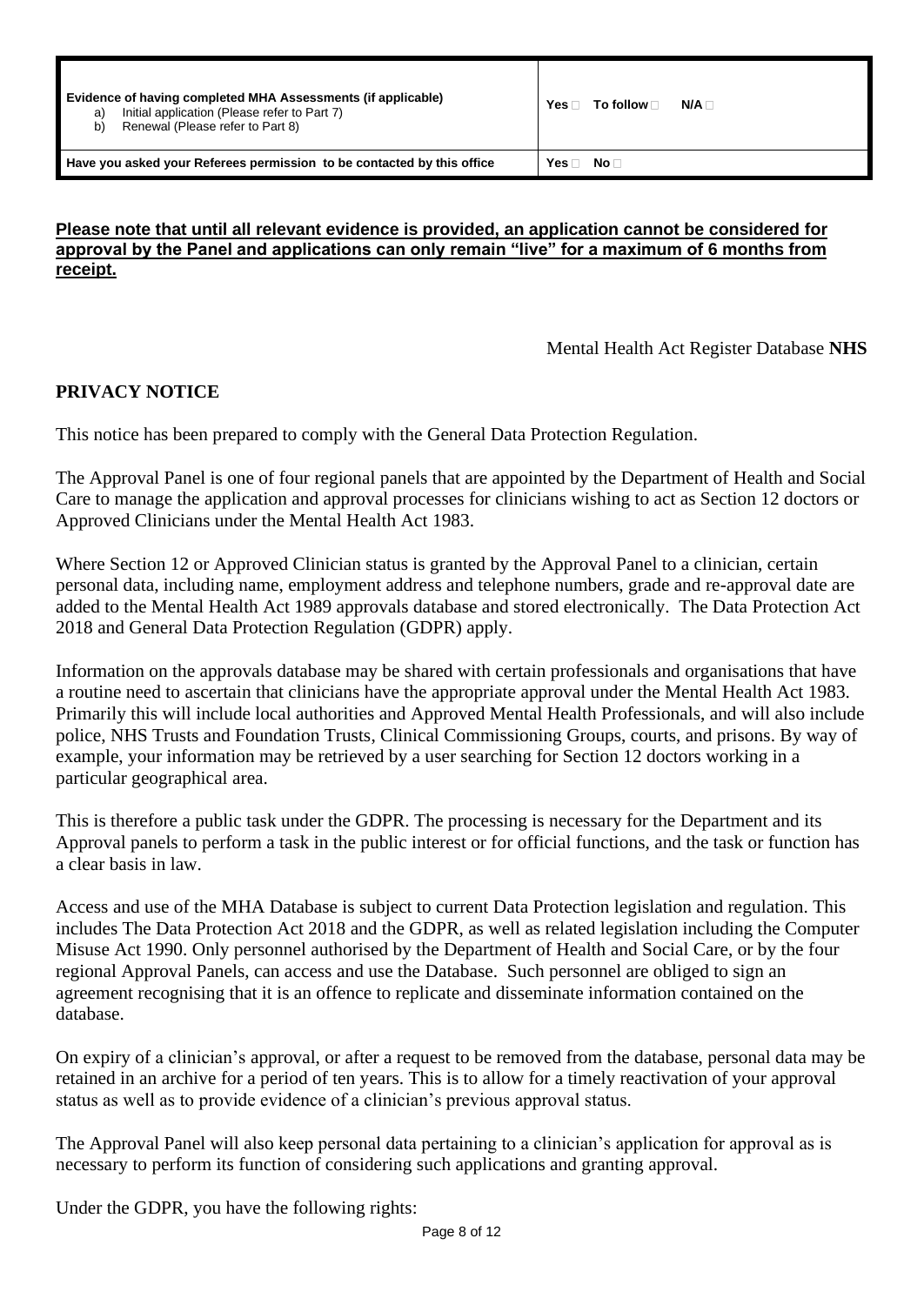- the right to be informed;
- the right of access;
- the right to rectification;
- the right to erasure;
- the right to restrict processing;
- the right to data portability;
- the right to object; and
- the right not to be subject to automated decision-making including profiling.

You are asked to consent to these arrangements on the Applicant's Declaration.



# **England South Approvals Panel Peer Group Continuing Professional Development (CPD) Form for practitioners who do not have a current RCPsych CPD certificate.**

Practitioners must provide CPD evidence in order to gain either initial or renewal approval for Section 12(2) and/or Approved Clinician purposes, to meet the standards set out in Secretary of State's Instructions.

Some practitioners choose not to be registered with their professional body for CPD. However they must actively participate in some recognised CPD programme. In order for England South Approvals Panel to accept peer group CPD sign-off, the content of this form must meet the minimum standards set by the Royal College of Psychiatrists:

- It is the practitioner's responsibility to participate in CPD and provide the peer group with the appropriate evidence.
- They must participate in at least 50 hours CPD in the previous year.
- Activities must be signed off (in ink) and dated by at least two peer group members.
- It is the peer group's responsibility to scrutinise the evidence confirming it meets the Royal College of Psychiatrists standards.

# **Peer Group SIGN OFF CPD Activity Log – PLEASE DO NOT COMPLETE IF YOU HAVE A RCPsych CPD Certificate or if GP appraisal**

| <b>Full Name</b>                        |  |
|-----------------------------------------|--|
| <b>Professional Registration Number</b> |  |
| <b>Date From</b>                        |  |
| Date To                                 |  |

| <b>Date</b> | <b>Activity</b> | <b>Hours</b> |
|-------------|-----------------|--------------|
|             |                 |              |
|             |                 |              |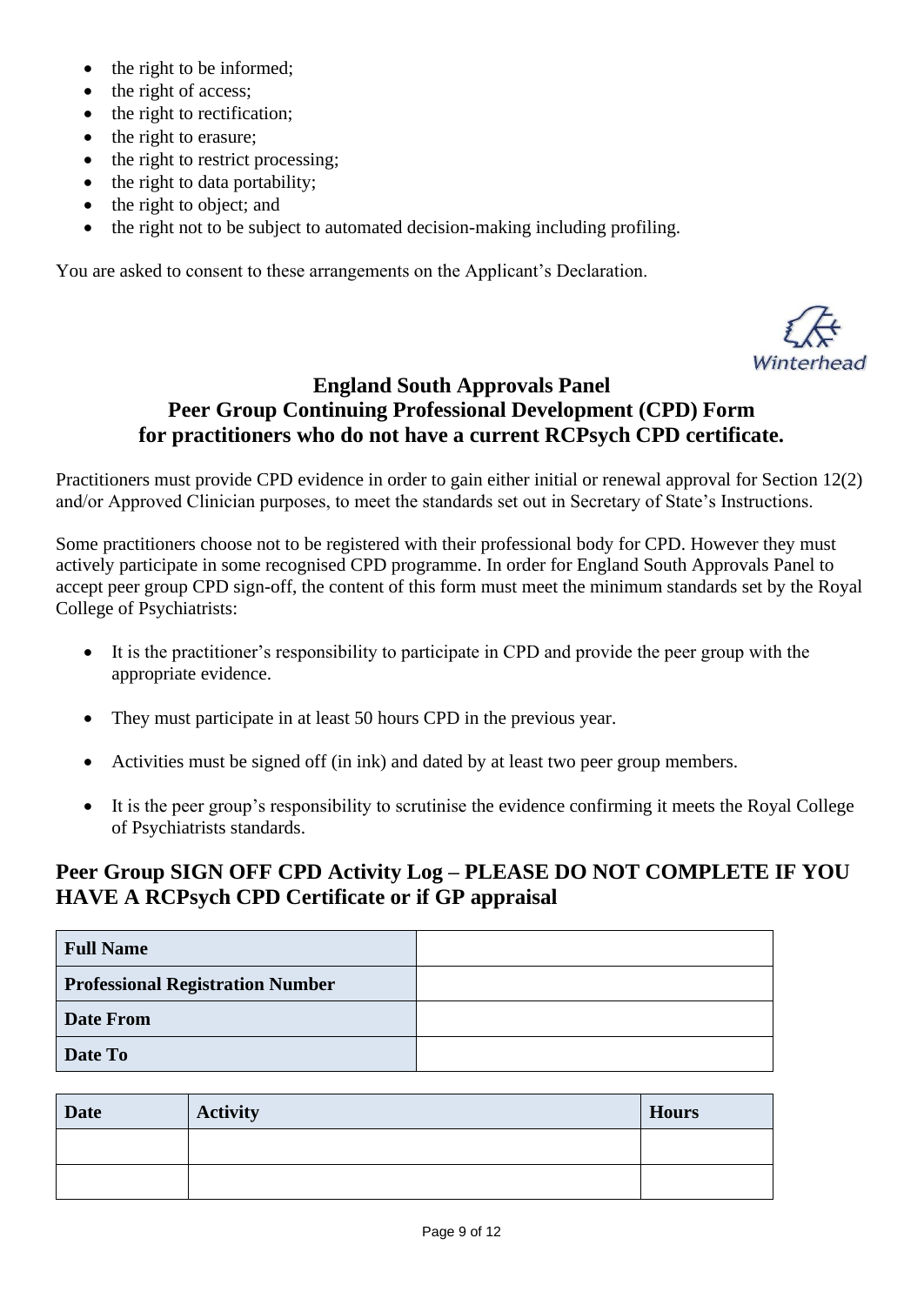| <b>Total Hours of CPD Activity</b> |  |  |
|------------------------------------|--|--|

# **Peer Group Members**

| <b>Name</b> | <b>Professional Registration Number</b> |  |
|-------------|-----------------------------------------|--|
|             |                                         |  |
|             |                                         |  |
|             |                                         |  |
|             |                                         |  |
|             |                                         |  |
|             |                                         |  |

# **Peer Group Members Declaration**

I confirm that the practitioner has accumulated the specified hours of CPD activities in the period stated and that this is sufficient evidence of CPD as per the Royal College of Psychiatrists or relevant professional body standards**.**

## **This declaration should be ink signed only.**

| <b>Name</b> | <b>Signature</b> | <b>Date</b> |
|-------------|------------------|-------------|
|             |                  |             |
|             |                  |             |
| <b>Name</b> | <b>Signature</b> | <b>Date</b> |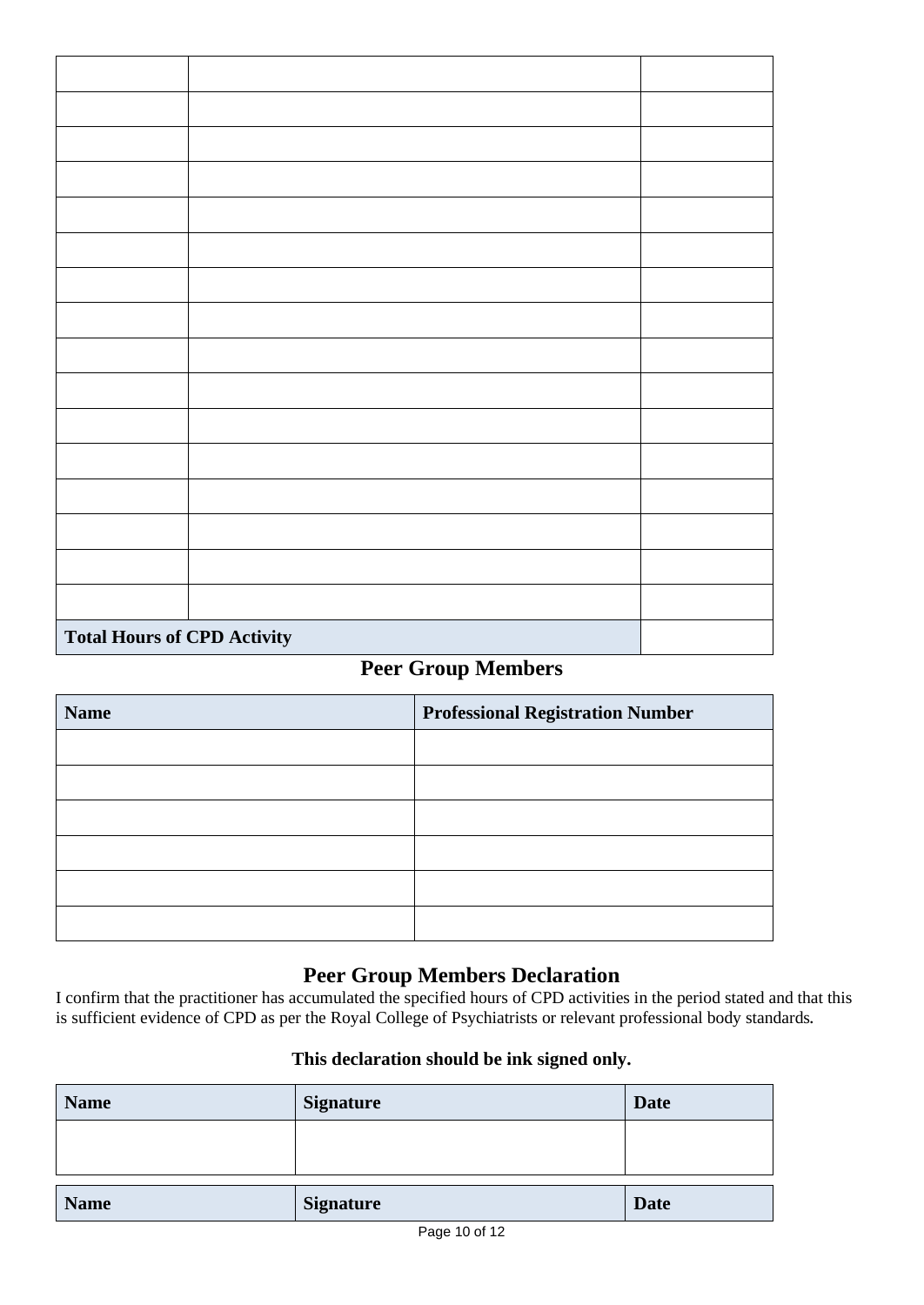



### **APPROVALS PROCESS AND PROCEDURES**

The Secretary of State has contracted with Winterhead Ltd to exercise the powers conferred by section 12ZA (5) of the Mental Health Act 1983(a) for the South of England, referred to as the approval functions.

Winterhead Ltd exercise its function by the retention of a panel, the Mental Health Act Approvals Panel South (the panel), drawn from a wide range of professionals who are representative of the membership of the register. The panel endeavors to be representative of its membership in terms of profession, geography, specialty and diversity by age, gender, ethnic and staff group.

The panel receive managerial support from Hilary Eagles, Head of Business, and she is supported by the Approvals Administrators Nerissa Millett, and Sam Bolton employed by Winterhead Ltd in relation to the performance of these function.

### **1. APPLICATIONS**

Application forms, additional required documentation and photo should be submitted to the Approvals Team by email. Please send paperwork to [office@winterhead.co.uk](mailto:office@winterhead.co.uk)

#### Telephone 01249 443931

You must allow a minimum of 8 weeks to complete the process, we ask you to refrain from contacting the office to find out progress of the application within the initial 8 week period. If we have any issues we do contact you directly.

#### **Completed applications for both initial and re-approval are subject to a strict administrative process which includes:-**

- Check the form is completely correctly and in full; if not return to practitioner
- Check the training certificate, a full CV, evidence of CPD and photo is attached;
- Email confirmation of receipt and confirm all is satisfactory;
- Check the referees meet the requirements of the instructions and take references.
- Undertake a Professional organisation registration check.
- Undertake Professional Performance Alerts check.
- To check a DBS certificate for persons not employed or in a partnership that is registered under Chapter 2 of the Health and Social Care Act 2008 or currently employed by a person so registered.
- On receipt of the above, initial approvals are sent to two panel members for scrutiny.
- On receipt of above, re-approvals are scrutinised by the Approvals Lead.
- Re-approvals who have not previously been approved by in the South of England will be sent to two panel members for scrutiny.
- Decision communicated to the applicant by email only.

Although processes are followed strictly, where there is any minor doubt or panel disagreement the Panel Chair may be asked to make a decision. For a major doubt or disagreement the application is put to the full panel at the next available hearing for resolution.